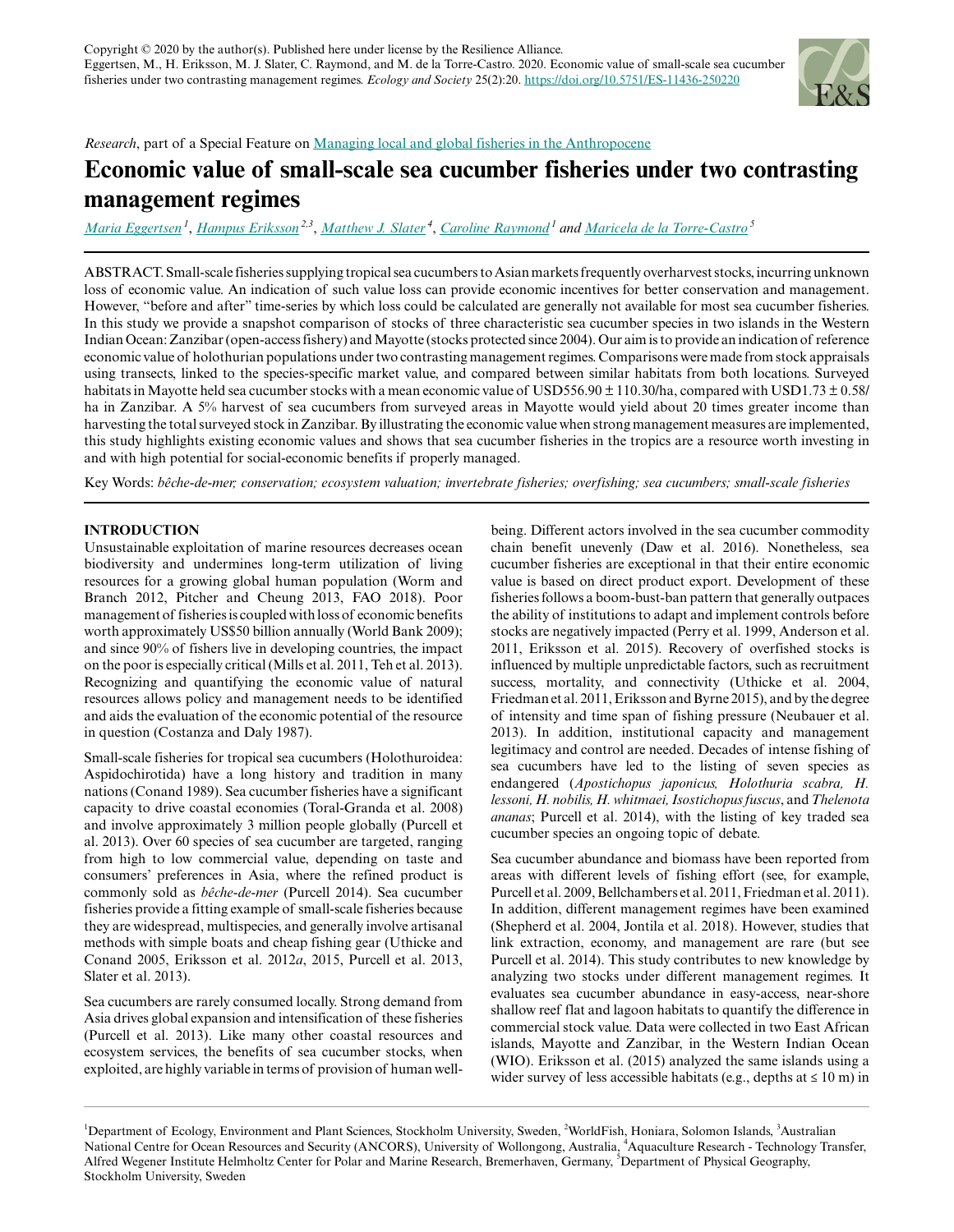three specific areas and looked at status of the natural resource, fishery structure, organization, and management. Eriksson et al. (2015) argued that the history of the fisheries, social aspects, and the capacity to adapt management to resource changes have influenced the present holothurian stocks. Currently, Zanzibar sea cucumber stocks are heavily overexploited whereas Mayotte still hosts large populations. The present study compares these two stocks more thoroughly and aims to estimate the potential economic values that might be lost in a poorly managed situation. It further discusses management extremes (open access with lack of control and monitoring vs. total closures) and a possible "desirable middle way" for long-term resource use.

Specifically, the present study aims to provide an estimation of economic values in equivalent habitats for unfished stocks of sea cucumbers by comparing an area where stocks are protected (Mayotte) with an area that is heavily fished (Zanzibar). The study also provides a reference value of natural, nonexploited holothurian populations by including a location where fishing is prohibited. This is important because over 72% of global sea cucumber fisheries are fully or overexploited, of which all are data-poor (Purcell et al. 2013). The results of this comparison, although spatially and temporally constrained, are intended to motivate a discussion and a reflection on the value of overexploitation, future losses, and sustainable management regimes.

## **MATERIALS AND METHODS**

#### **Study approach and sites**

Sea cucumber species distribution and carrying capacities are strongly associated with habitat types (Conand 1989, Bellchambers et al. 2011, Eriksson et al. 2012*a*); thus, we hypothesize that, within similar habitats in the same biogeographical region, similar abundances of sea cucumbers should be found. This approach has been used by Uthicke et al. (2004), and although additional factors certainly influence holothurian populations, it is suggested that measuring abundance provides a reliable overview. Sea cucumber species are valued differently in global seafood markets, which is why fishers will target high-value species first, then lower value species as those originally sought become depleted, fishing down in a commercially decreasing value spiral. Hence, the market value of stocks is a good indicator of overall status of holothurian populations (Friedman et al. 2008).

Sea cucumber fishing in the WIO in subintertidal areas  $(\leq 10 \text{ m})$ is mainly performed by skin or scuba diving, by men (Eriksson et al. 2010, Ochiewo et al. 2010). However, near-shore shallow areas (< 3 m) are subjected to high fishing pressure, with men, women, and children collecting large numbers of invertebrates, including sea cucumbers, each day (Fröcklin et al. 2014). These fisheries have been reported to suffer from declining catches and negatively altered over-all invertebrate abundances (Nordlund et al. 2010, Fröcklin et al. 2014), but the potential effect this might inflict upon sea cucumber stocks only has not been examined.

Three representative commercial species were chosen for the study on the basis of observed presence and fishery/market value. Specific criteria were being commonly found in near-shore, shallow-water, easy-access areas  $(\leq 3 \text{ m depth})$ , and falling within different commercial market value categories: one high-, one medium-, and one low-value species. *Holothuria nobilis* (black teatfish) is of high economic value, is found in the WIO (Eriksson et al. 2012*b*), but is poorly suited for fishing because it exhibits slow growth rates (Uthicke and Benzie 2001, Uthicke et al. 2004). *Bohadschia atra* (tigerfish) is an abundant species of medium economic value, first described in 1999 (Massin et al. 1999). *Holothuria atra* (lollyfish) is of low economic value and can reach very high abundances in its range across the Indo-Pacific (Bonham and Held 1963, Kerr et al. 1993) and probably in the WIO as well. All three species are commonly harvested throughout their distribution ranges (Conand 2008) including the WIO area (Marshall et al. 2001, Conand and Muthiga 2007, Eriksson et al. 2010), making them good candidates for the study.

The study was conducted in Mayotte Island, a French territory in the Comoros Archipelago, and in Unguja Island in Zanzibar, which is part of the United Republic of Tanzania (Fig. 1). *Holothuria nobilis, B. atra* and *H. atra* have been recorded at both sites in previous studies by Eriksson et al. (2010, 2012*b*). A small fishery for sea cucumbers was active in Mayotte from the 1990s until 2004, when it was closed because of fear of overfishing (Prefecture de Mayotte 2004). This area constitutes one of the few larger reef systems in the WIO where sea cucumbers are protected (Eriksson et al. 2012*b*). Compliance with this fishing ban in Mayotte is high because of strict controls. In Zanzibar, intense commercial fishing has been practiced since at least the 1960s, and approximately 1000 fishers of different ages and genders, using various techniques (wading, skin diving, and scuba diving), are involved in the fishery (Eriksson et al. 2010). Previous studies of sea cucumber fisheries in Zanzibar have described stocks as poorly managed, resulting in heavily overexploited populations (Eriksson et al. 2010, 2012*a*).

**Fig. 1**. Maps showing (A) location of study sites, and higher detail of (B) the island of Mayotte (12°50′S, 45°8′E) and (C) Zanzibar (Unguja Island; 6°8′S, 39°19′E). Sampling areas are indicated with shaded boxes.



Caddy (2004) suggests that comparing exploited populations with those in marine protected areas (MPAs) can be useful to identify broader indicators of unfished or fished populations of sedentary invertebrates. There are no large shallow-water MPAs in Zanzibar that have had long-term protection; hence, the island of Mayotte was used for comparison. Both islands are located within the same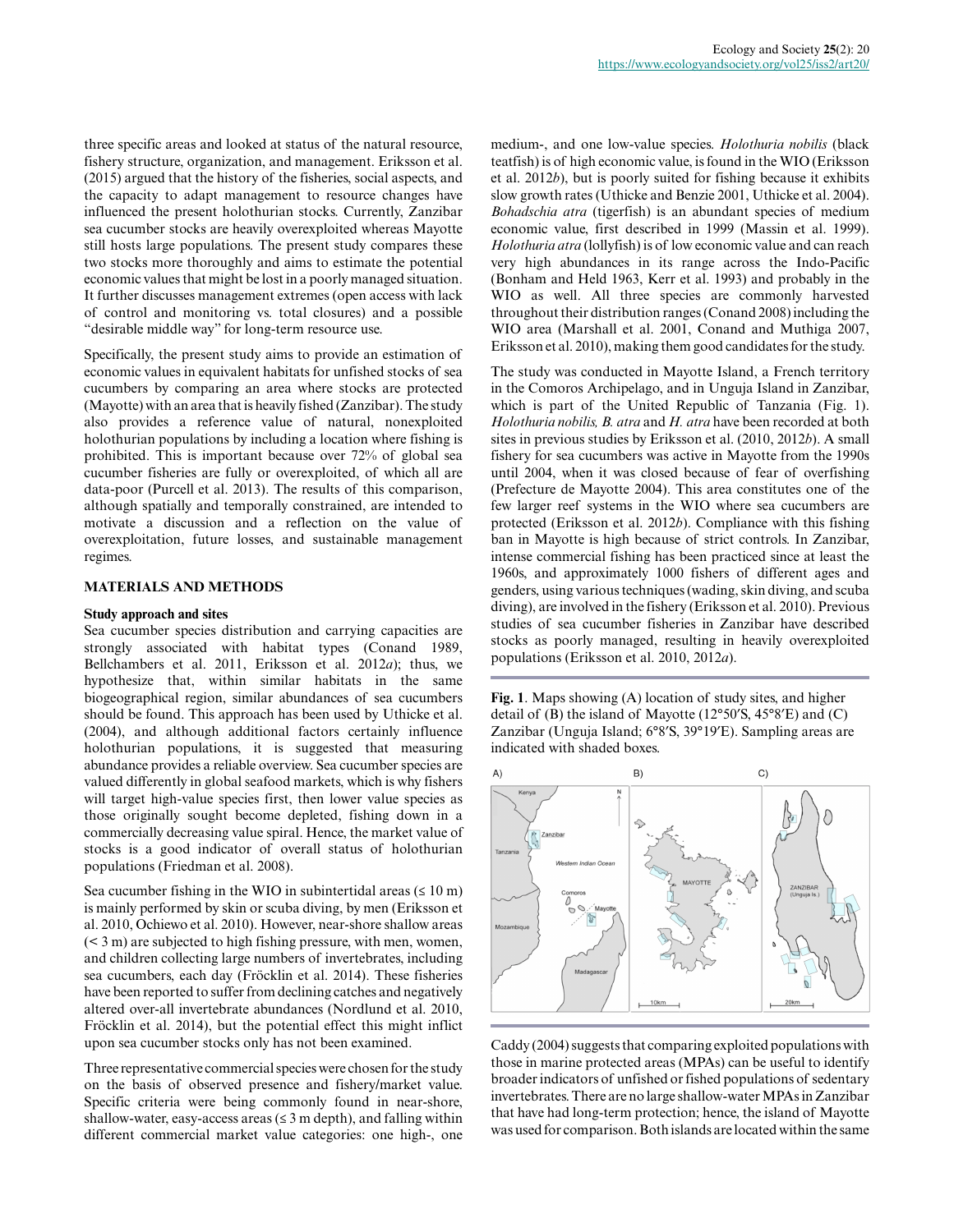biogeographical area, the Somali Basin, regarding holothurian fauna (Samyn and Tallon 2005), and are subjected to a tropical climate, characterized by a warmer rainy season (December to April) and a cooler dry season (May to November; Lugomela et al. 2002, Rolland et al. 2005). Eriksson et al. (2015) found that the differing management regimes between the islands were the main driver of fishery status, and that environmental habitat variables, e.g., oceanic influence, relief, and coral cover, did not explain stock differences. One exception was depth; however, all surveys in the present study were performed in shallow areas < 3 m in depth, and with no large variations; thus, this variable was not included in the analysis.

#### **Data collection**

Habitat mapping can provide reliable data for spatial analysis of holothurian shallow-water populations, which are closely associated with benthic habitat types (Bellchambers et al. 2011, Eriksson et al. 2012*b*, Léopold et al. 2013). Sea cucumber abundance was recorded in Zanzibar (269 transects) during June to August 2009, and in Mayotte (186 transects) during April to June 2010, using 40 m  $\times$  1 m transects in near-shore, shallowwater areas (< 3 m deep; see Fig. 1). Transects were surveyed by skin diving or walking at low tide. Sea cucumber species and abundances were recorded for each transect. Descriptions of the physical habitat and percentage area of substrates of each transect were also recorded, as described in Eriksson et al. (2012*b*).

The habitat variable "substrate composition" (percentage hard and soft substrate) associated with species distribution was used to identify comparable transect types in Mayotte and Zanzibar. Mayotte transects were assumed as comparative abundance references for the three species in the study; that is, transects in Mayotte where *B. atra, H. atra* and/or *H. nobilis* were encountered were concluded to consist of suitable habitat for that/those species. Transects in Zanzibar consisting of the same substrate composition would therefore potentially accommodate the same species as were found in Mayotte. Of the 186 surveyed transects in Mayotte, 109 comprised such substrate compositions, and of the 269 transects in Zanzibar, a comparable combination of substrate types occurred in 235 (Fig. 2). *Bohadschia atra, H. atra* and/or *H. nobilis* were found in 71 of the 109 transects in Mayotte, whereas in Zanzibar at least one of these species were encountered in 16 of the 235 transects.

#### **Commercial economic value estimates**

Commercial value estimates were calculated per transect and per ha for both islands. Because the Mayotte fishery is closed, economic values of sea cucumber species recorded during a market appraisal in Zanzibar during June to August 2009 (Eriksson et al. 2010) were used for both Zanzibar and Mayotte (Table 1). This approach was considered an adequate standardized value for comparison in the current study because both sites are located in the same biogeographical area. The significant socioeconomic differences between the two islands were not considered problematic given that sea cucumbers are not consumed locally at either location, and are considered at both sites as an export commodity providing monetary value only. Hence, similar market dynamics would be expected (particularly if the fishery in Mayotte was open).

| <b>Species</b>            | Value<br>category | Value range<br>per individual<br>(TZS) | Value used<br>(TZS) | Value used <sup>1</sup><br>(US\$) |
|---------------------------|-------------------|----------------------------------------|---------------------|-----------------------------------|
| Holothuria<br>nobilis     | High              | 300-20,000                             | 20,000              | 8.76                              |
| <b>Bohadschia</b><br>atra | Medium            | $150 - 1000$                           | 1000                | 0.44                              |
| Holothuria atra           | Low               | $20 - 150$                             | 150                 | 0.07                              |

<sup>1</sup> Eriksson et al. 2010.<br><sup>†</sup> US\$ 1 = TZS 2283 (09/09/2018).

**Fig. 2**. Comparison of transects from Mayotte (left panels) and Zanzibar (right panels). Shaded blue areas denote transect types (ratio soft:hard substrate) where each species was found in Mayotte, and the assumed suitable habitat for the species at both sites. Number of transects (n) comprising each panel:  $A =$ 70, B = 113, C = 74, D = 123, E = 108, and F = 235.



#### **Statistical analyses**

Prior to analyses, all data were tested for homogeneity of variances with Bartlett's K-squared test ( $p < 0.05$ ), and as transformation by  $log_{10}$  and square root did not improve homogeneity, a nonparametric model was chosen. Statistical

**Table 1**. Economic value of species included in the study.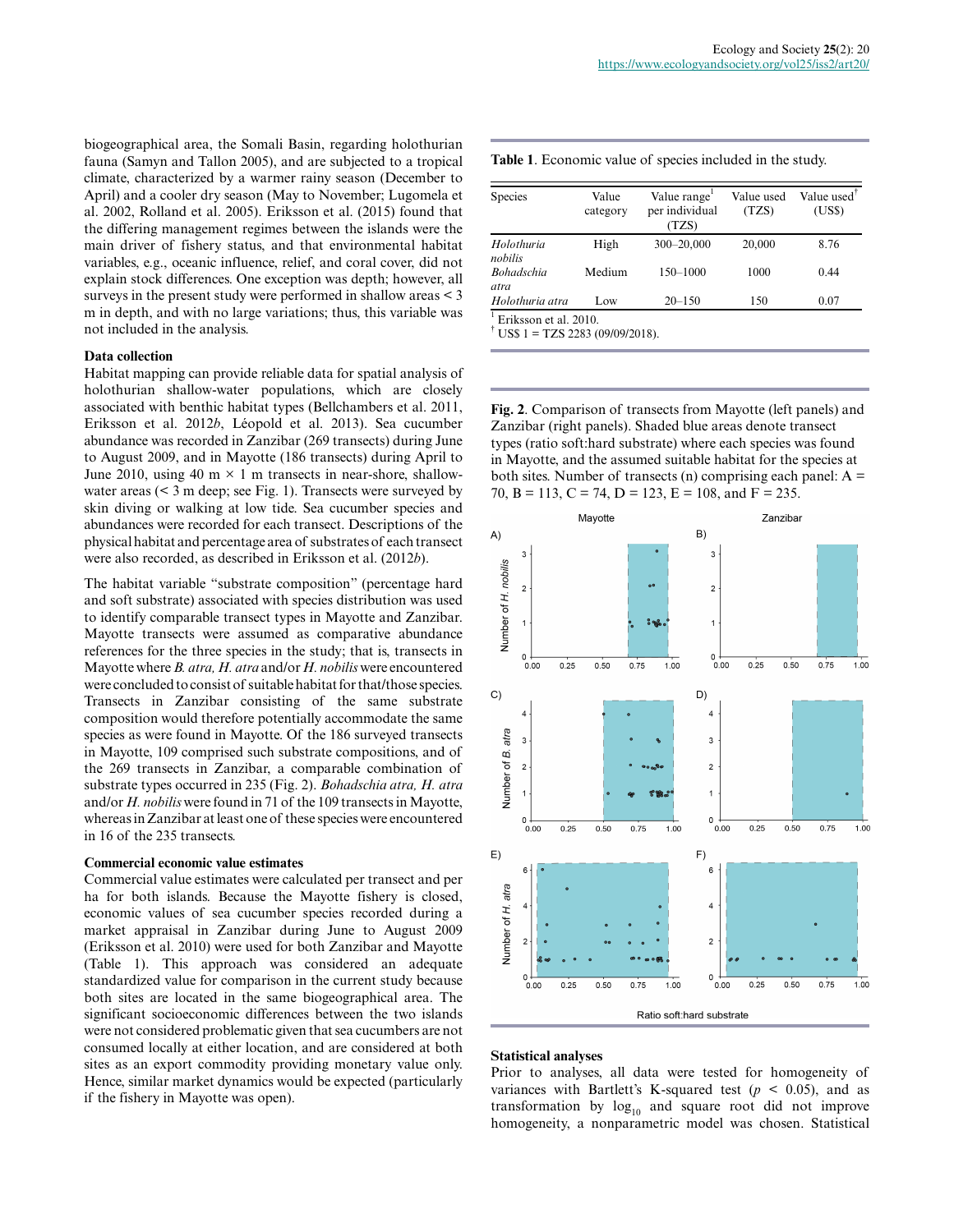|          | Holothuria nobilis       | Bohadschia atra                         | Holothuria atra           |
|----------|--------------------------|-----------------------------------------|---------------------------|
|          |                          | Individuals/transect $(40 \text{ m}^2)$ |                           |
| Mayotte  | $0.34 \pm 0.12$ (n = 70) | $0.84 \pm 0.12$ (n = 74)                | $0.64 \pm 0.10$ (n = 108) |
| Zanzibar | $0(n = 113)$             | $0.008 \pm 0.008$ (n = 123)             | $0.07 \pm 0.02$ (n = 235) |
|          |                          | Individuals/ha                          |                           |
| Mayotte  | $85 \pm 30$              | $210 \pm 30$                            | $160 \pm 25$              |
| Zanzibar | $\boldsymbol{0}$         | $2 \pm 2$                               | $18 \pm 5$                |

**Table 2.** Abundance of target species, showing mean values  $\pm$  standard error of individuals/transect and calculated per ha. Mean values are calculated for transects defined as having suitable habitat for each individual species based on substrate composition.

analyses of differences in economic values and abundances of the three species (all species pooled and species-specific) between sites (Mayotte vs. Zanzibar) were performed using the Kruskal-Wallis rank sum test: nonparametric analysis of variance (ANOVA). *Holothuria nobilis* was removed in one of the analyses because this species influences the data heavily on account of its very high economic value and absence in Zanzibar.

# **RESULTS**

# **Habitat preferences**

In Mayotte, *H. nobilis* (24 individuals) was observed in transects that were dominated by hard substrate, ranging from 70% to 95% (Fig. 2A). This species was not recorded in any of the comparable transects in Zanzibar (Fig. 2B). Substrate composition in transects where *B. atra* was observed in Mayotte indicated broader habitat preferences than *H. nobilis*, with *B. atra* (62 individuals) recorded in habitats with 50% to 100% hard substrate (Fig. 2C). Only one specimen of *B. atra* was observed in comparable transects in Zanzibar (Fig. 2D). The habitat of *H. atra* in Mayotte (69 individuals) ranged from 5% to 95% hard substrate (Fig. 2E). The low-value species *H. atra* was the most abundant species in Zanzibar (17 individuals) (Fig. 2F).

## **Commercial stock comparison for combined species**

At least one of the three target species was recorded in 38% of all surveyed transects in Mayotte; the corresponding number in Zanzibar was 6%. Although the low-value species *H. atra* was the most abundant species in both Zanzibar and Mayotte overall (Fig. 2), in Mayotte, *B. atra* reached higher abundances than *H. atra* in habitats with suitable substrate (Table 2).

Abundance of all three species pooled per transect was significantly higher in Mayotte, as was commercial value (*p* < 0.001; Table 3). Commercial value extrapolated to value per ha corresponded to a mean  $\pm$  standard error (SE) of US\$556.90 ± 110.30/ha in Mayotte, which was over 300 times higher than in Zanzibar (US\$1.73  $\pm$  0.58/ha).

In Mayotte, sea cucumbers with a combined economic value exceeding US\$5.00 were found in 20 transects, while in Zanzibar comparable transects contained sea cucumbers with a combined economic value not exceeding US\$0.44 (Fig. 3). The value range per transect where sea cucumbers of at least one of the three target species were found differed significantly between Mayotte and Zanzibar; values per transect in Mayotte were in the range of US\$0.07–26.80 (1–7 individuals), and in Zanzibar US\$0.07–0.44 (1–3 individuals). This equates to an economic value range of US\$17.50–6700.00/ha in Mayotte and US\$17.70–110.00/ha in Zanzibar. The difference in economic value is driven primarily by the high-value species *H. nobilis* (> 90% of total disparity). Because sea cucumbers were found in 38% of transects in Mayotte and 6% in Zanzibar, these value ranges are probably an overestimation. According to the occurrence of the different species, a more realistic value range would be US\$6.50–2546.00/ ha in Mayotte and US\$1.10–6.60/ha in Zanzibar.

**Fig. 3**. Frequency of sea cucumbers in comparable transects by economic value (US\$) in (A) Mayotte ( $n = 109$ ) and (B) Zanzibar ( $n = 235$ ). All three species are pooled in this figure. Highest value for a transect in Mayotte was estimated to be US\$26.80, whereas for Zanzibar it was US\$0.44.



# **Species-specific commercial stock comparison**

Species-specific comparisons between sites in comparable transects showed that economic value was significantly higher in Mayotte for all species (*p* < 0.001; Table 3). *Holothuria nobilis* heavily influences the dataset primarily because of its much higher economic value and absence in Zanzibar; however, a comparison of economic value based only on *B. atra* and *H. atra* shows the same trend  $(p < 0.001$ ; Table 3). The largest differences in value were found for the high-value species *H. nobilis* (100%), followed by the medium-value species *B. atra* (98.3%) and last the lowvalue species *H. atra* (75.4%; Fig. 4). This translates to a mean ( $\pm$ SE) commercial stock value of US\$751 ± 160/ha for *H. nobilis* in Mayotte in habitats with suitable substrate composition, and the other two species considerably lower (Table 4).

# **DISCUSSION**

Collection of invertebrates, or gleaning, can contribute significantly to overfishing, even if practiced by small-scale, artisanal fishers (Barnes and Rawlinson 2009, Andréfouët et al.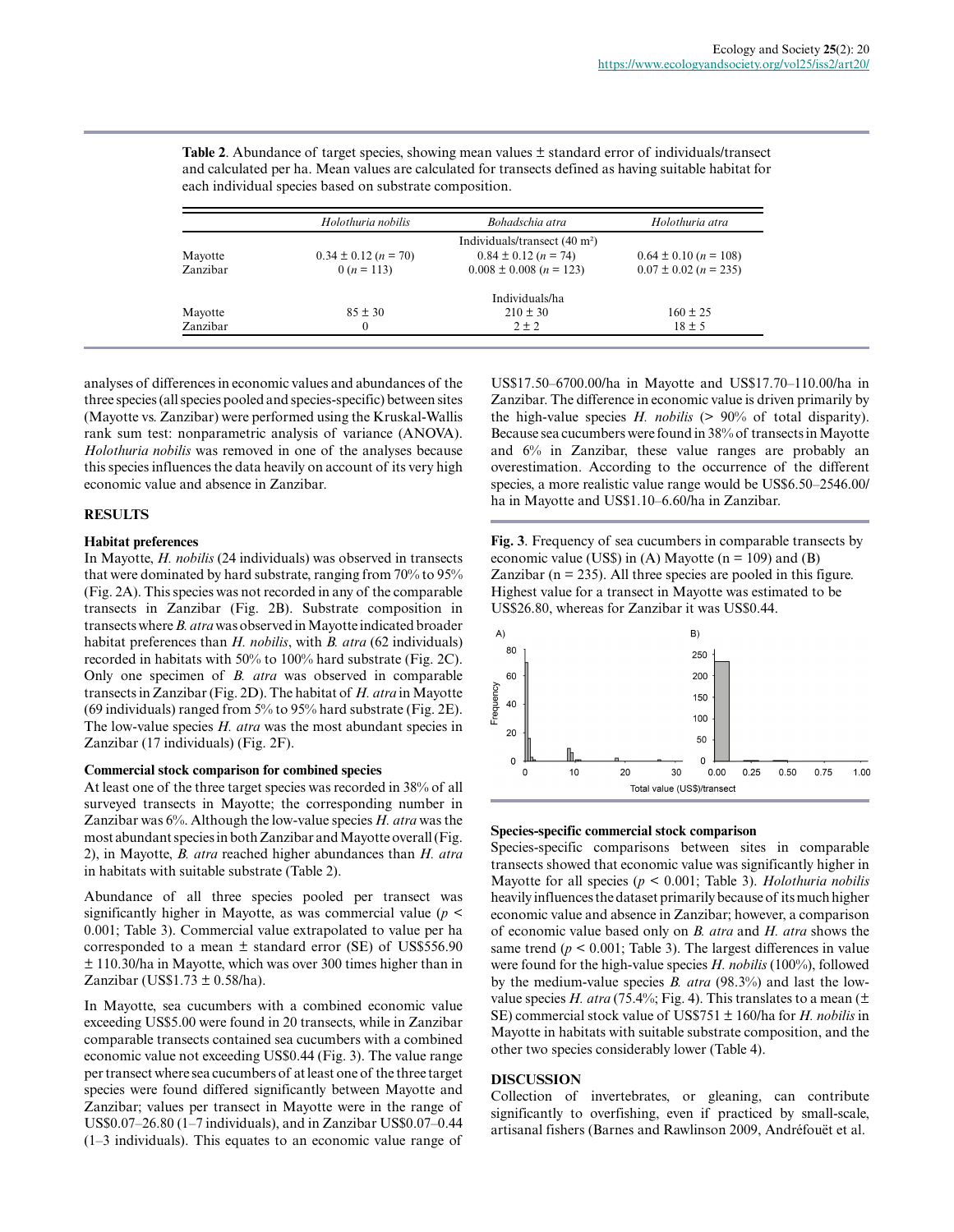| Source of variance                                                                            | Chi-square | df | <i>p</i> -value  |
|-----------------------------------------------------------------------------------------------|------------|----|------------------|
| Total economic value/transect (all species pooled)                                            | 82.154     |    | ${}< 0.001$ ***  |
|                                                                                               | 82.154     |    | $< 0.001$ ***    |
| Economic value/transect ( <i>B. atra</i> and <i>H. atra</i> only, <i>H. nobilis</i> excluded) |            |    |                  |
| <b>Site</b>                                                                                   | 127.35     |    | $\leq 0.001$ *** |
| Economic value/transect (species-specific)                                                    |            |    |                  |
| <b>Site</b>                                                                                   | 190.38     |    | $0.001***$       |
| Abundance/transect (all species pooled)                                                       |            |    |                  |
| Site                                                                                          | 79.718     |    | $\leq 0.001$ *** |

**Table 3**. Summary of nonparametric analysis of variance (ANOVA) models (Kruskal-Wallis) comparing economic values of sea cucumbers between Mayotte and Zanzibar.

**Fig. 4**. Values (US\$) for each sea cucumber species in defined habitats per transect at Mayotte (M) and Zanzibar (Z), (A) *Holothuria nobilis*, (B) *Bohadschia atra*, and (C) *H. atra*. Each circle represents a sample, boxes show median (thick line), 25th and 75th percentile. Error bars are 95% confidence intervals. Sample size (*n*): *H. nobilis* = 70 (M), 113 (Z); *B. atra* = 74 (M), 123 (Z); *H. atra* = 108 (M), 235 (Z).



2013, Fröcklin et al. 2014). Gleaning in the intertidal zone involves women, men, and children, and has a substantial negative impact on invertebrate communities in shallow-water habitats in Zanzibar over relatively short periods of time (five years) (Fröcklin et al. 2014). This is especially important in areas with large tidal amplitudes because the shallow seabed is available for collectors working by hand without swimming skills. Furthermore, local communities have few incentives for sustainable harvesting of a marine product that has not been traditionally fished or used for subsistence, and traditional ecological knowledge will likely be lacking. In addition, because the product benefits actors in the fishing and commodity chain differently, the appreciation of the sea cucumber and its related ecosystem services may vary and can complicate valuation and management (see Hicks and Cinner 2014).

To enable effective management of sea cucumber fisheries, evidence and scientific information is needed. Zanzibar lacks baseline data on unfished populations. This is the only study, together with a thesis (Eriksson 2012), that provides essential basic information in combination with economic valuation. There are strong results showing that the abundance of sea cucumbers in the sites is driven by management regimes more than other factors (Eriksson et al. 2015).

## **Economic value and different exploitation levels**

Sustainable management will most probably result in higher economic value of sea cucumber fisheries in the long term. Fishery closures may be an extreme but necessary measure to preserve vulnerable resources in the face of already inadequate management and high conservation concern (Eriksson et al. 2015). In the current study, a significant difference in stock value exists between short-term protected and exploited areas with similar habitat types in Mayotte and Zanzibar, respectively. The potential value of the fishery in Mayotte is about US\$557/ha based on three representative species, which is approximately 300 times more valuable than in comparable habitats in Zanzibar. All surveyed species were present in significantly higher numbers in protected areas; however, the primary driver of economic difference was the presence/absence of the high-value species *H. nobilis*. The densities of high-value species, disproportionately targeted and depleted in commodity fisheries, is a key factor in determining total stock value (Wells et al. 1983, Jamieson 1993, Uthicke and Conand 2005, Purcell et al. 2014).

#### **Species-specific management considerations**

Sea cucumber species have different life-histories, making them unevenly impacted by fishing. For example, *H. nobilis* grows comparatively slowly, has a slow recovery rate, and occurs at mean densities around 20 individuals/ha at unfished sites on Australia's Great Barrier Reef (Uthicke and Benzie 2001, Uthicke et al. 2004) whereas *H. atra* is present at densities between 100 and 690 individuals/ha (Uthicke 2001) and can grow rapidly (Lee et al. 2008). In the current study, protected populations of *H. nobilis* occur naturally at lower densities than both *B. atra* and *H. atra*. In habitats with suitable substrate composition in Mayotte, mean densities were 85 individuals/ha for *H. nobilis* and 160 individuals/ ha for *H. atra*. The highest value and most targeted species in this study, *H. nobilis*, is hence the least abundant and also the least able to withstand fishing impacts based on its life history. Yet, it is commonly managed under the same regulations as other species (FAO 2013). Conservation and fisheries management should therefore consider not only species' ecology, but also be sensitive to species' economic value because this is a powerful driver of overfishing and species selection (Purcell et al. 2014). Thus, species-specific management measures can be of value; however, they remain impractical without rigorous monitoring coupled with species identification training of managers and customs officers (Purcell et al. 2012, FAO 2013). The clear message is that both species composition and commodity price matter for better management.

Recovery of crashed populations of high-value sea cucumbers is predicted to take several decades and will only be possible if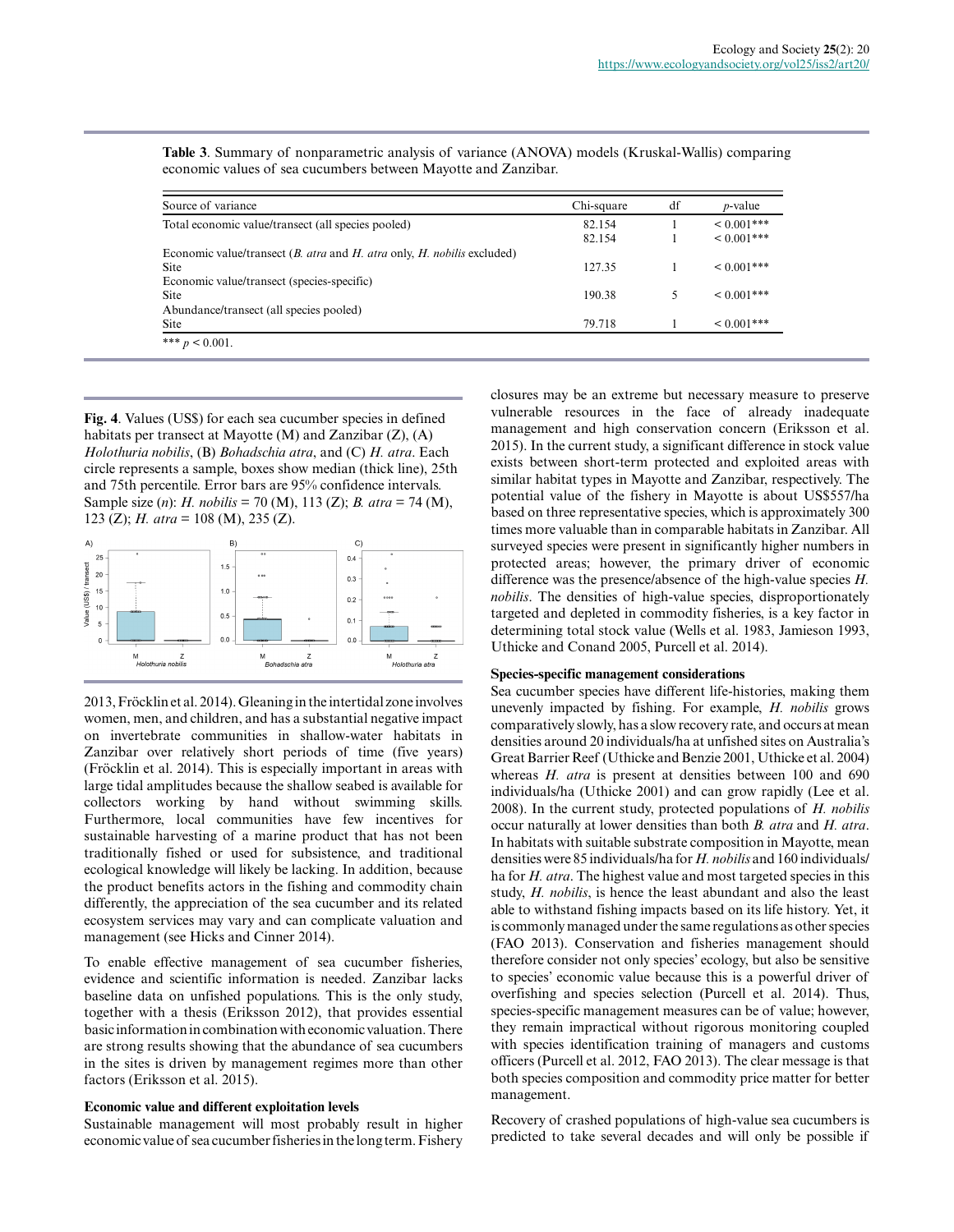|                                          | Holothuria nobilis       | Bohadschia atra             | Holothuria atra             | Total (mean value for all species<br>pooled) |  |
|------------------------------------------|--------------------------|-----------------------------|-----------------------------|----------------------------------------------|--|
| Habitat preference<br>(% hard substrate) | $70 - 95$                | $50 - 100$                  | $5 - 95$                    | $5 - 100$                                    |  |
|                                          | Mean value/transect      |                             |                             |                                              |  |
| Mayotte                                  | $3.00 \pm 0.64$ (n = 70) | $0.37 \pm 0.05$ (n = 74)    | $0.04 \pm 0.006$ (n = 108)  | $2.23 \pm 0.44$ (n = 109)                    |  |
| Zanzibar                                 | $0(n=113)$               | $0.004 \pm 0.004$ (n = 123) | $0.005 \pm 0.001$ (n = 235) | $0.007 \pm 0.002$ (n = 235)                  |  |
|                                          | Mean value/ha            |                             |                             |                                              |  |
| Mayotte                                  | $750.90 \pm 160.00$      | $92.50 \pm 12.50$           | $10.00 \pm 1.50$            | $556.90 \pm 110.30$                          |  |
| Zanzibar                                 | $\Omega$                 | $1.00 \pm 1.00$             | $1.25 \pm 0.25$             | $1.73 \pm 0.58$                              |  |

Table 4. Mean values (US\$)  $\pm$  SE per transect and per ha. Mean values are calculated for transects defined as suitable habitat configuration for each individual species.

sufficiently large areas are closed to fishing (Uthicke et al. 2004). In situations where stocks are severely depleted, active forms of restoration may also be required (Bell et al. 2008). Sustainable annual harvest rates should be as low as 5% of healthy population standing stocks of high-value reef species, i.e., *H. whitmaei,* the Pacific sister species of *H. nobilis*, based on growth rate estimates (Uthicke et al. 2004), and might also involve restrictions in the size of individuals that can be harvested (Léopold et al. 2013). This is the only available advice for sustainable sea cucumber fishery and equates to an annual extraction value in the range of US\$0.30–127.30/ha from Mayotte (including all three species of this study), considerably higher than that in Zanzibar (US\$0.07– 0.33/ha). A 5% harvest on Mayotte would be more economically valuable than all stocks present in Zanzibar, which suggests that with adequate management, there could be a long-term ongoing fishery benefitting local communities.

## **Current sea cucumber fisheries management in context**

It is valuable to illustrate and discuss the extreme management situations found in this study. The exact economic value of sea cucumber stocks present in Mayotte (and lost in Zanzibar) is difficult (if not impossible) to calculate, because estimation of the total area of available suitable habitats was not performed, and long-term data are lacking. For the sake of illustration, 40 m² transect values were extrapolated to abundance per hectare, which may or may not represent reality. Better spatial analyses are thus required to calculate economic values attuned with a deeper analysis of species distribution. In addition, the values in this study are estimated from three species, while 30 other commercial species are also present and form part of the holothurian trade in the WIO (Conand 2008). Therefore, value estimates may vary greatly depending on which species are included in a survey; hence, the present study should be considered as an illustrative example only. Furthermore, economic stock values in Mayotte have accumulated since measures and closures were established, while in Zanzibar exploitation has been ongoing with the social gains of income generated to fishers over decades, but with ecological losses.

The significant difference in commercial stock value and abundance between sites shows that even small-scale, artisanal fisheries driven by strong commercial incentives heavily impact holothurian populations. Recent sea cucumber fishery closures have been reported in 24 countries with different levels of economic development (Purcell et al. 2013), including mainland Tanzania, which has maintained a fishery closure since 2006 (Eriksson et al. 2012*c*). Mayotte has been closed since 2004; however, Zanzibar is open access and largely unregulated. This lack of regulation in Zanzibar has facilitated fishers from the mainland to evade the closure by selling their catch in Zanzibar (Mgaya and Mmbaga 2007, Eriksson et al. 2012*c*). The consequences of closures on communities and for fishers have been poorly investigated in Tanzania. It is questionable to what extent total closures are justifiable and in what contexts they are likely to have a socioeconomic benefit. Economic and institutional differences between Zanzibar and Mayotte indicate that the same management regimes cannot fit both islands. In the past, Zanzibar has had a higher degree of reliance on sea cucumber fisheries than Mayotte (Eriksson et al. 2010). However, in a recent study, holothurians were shown to constitute a negligible part of invertebrate harvesters' current livelihoods in Zanzibar's shallow-water areas (Fröcklin et al. 2014). This is probably a sign of the overexploitation of holothurians in Zanzibar over decades. A complete restriction on outtake may thus have varying impacts depending on different geographical setting, scale, type of fishers, and income reliance and might therefore not be an optimal solution. As Daw et al. (2016) point out, the benefits normally vary greatly between human populations. The challenge in this situation is to balance between the two regime extremes of an open-access, unregulated resource and total closure. In the first case, fishers benefit economically but long-term use is jeopardized; in the second, fishers make no economic gains, but ecosystems and diversity benefit. The management goal is to find a balance in which fishers benefit without compromising the resource in the long run.

# **Practical considerations**

The question as to when it is appropriate to assign economic value to ecological resources is not an easy one to address (Kallis et al. 2013). Fully appraising the values derived from small-scale fisheries is further complicated by their multidimensional nature, with different stakeholders benefitting to different degrees (Garcia et al. 2008). Although many biogeographical conditions are similar in this study's sites, some factors not accounted for may have influenced the comparison; for example, oceanographic properties that can influence productivity (e.g., Williams et al. 2015). In addition, the data analyzed here are not amenable to more applied economic impact evaluation that incorporates multiple other variables associated with utilization or more sophisticated outputs than resource value in primary production (e.g., Gonzáles-Flores et al. 2014).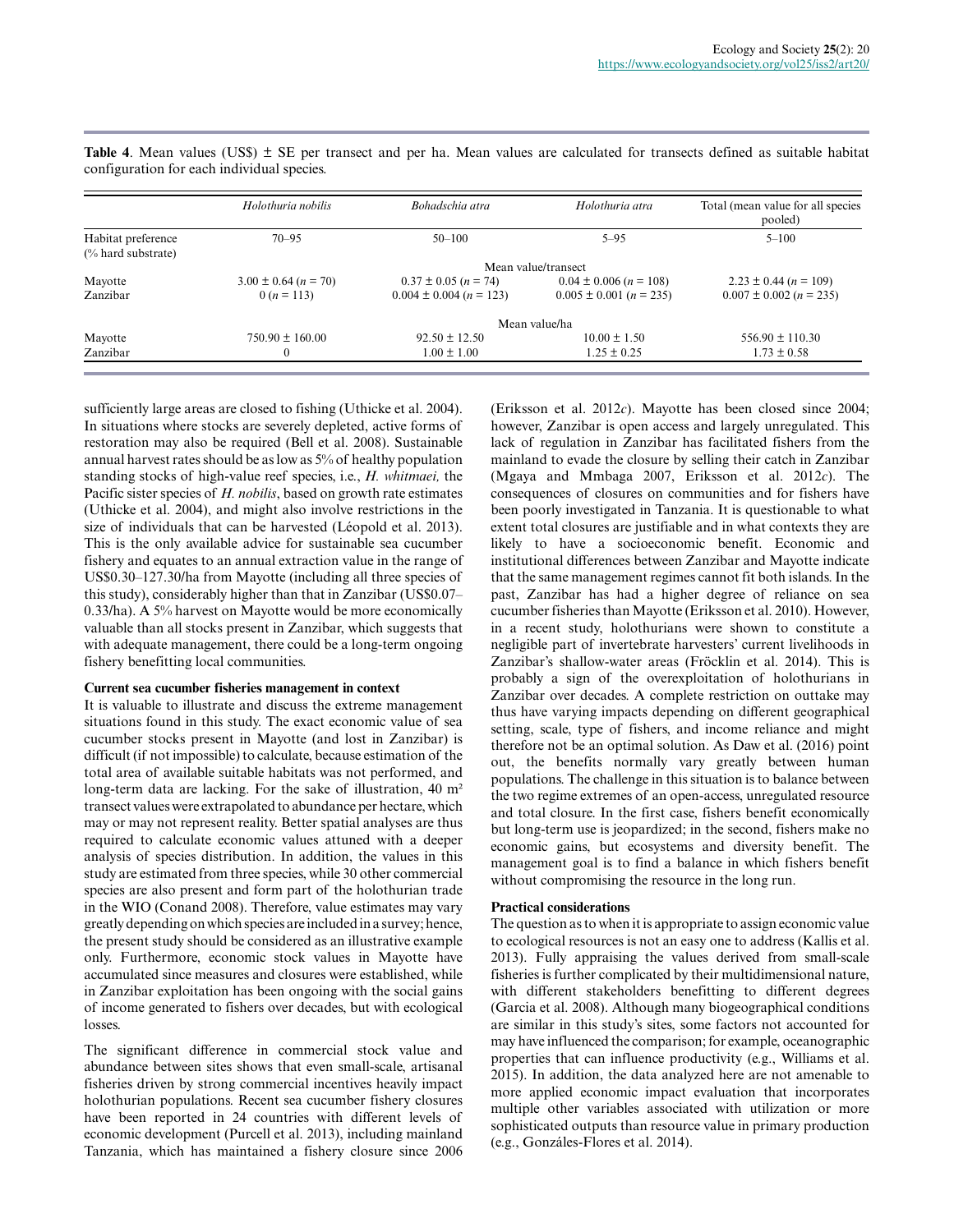The relatively simple approach taken in this study does not diminish the benefit of the analysis; in this study, economic diagnoses of sea cucumber stocks or fisheries performance prove sufficient to provide incentives for new policy and conduct in locations with deteriorated stocks, keeping in mind that over 72% of global sea cucumber fisheries are fully exploited or worse and severely data-limited (Purcell et al. 2013). An important aspect of this study is to provide reference values and baselines of economic potential and thereby influence future decision making in fisheries management and conservation. A study with a similar goal was conducted in the Western Pacific aiming to "raise awareness of the lost opportunities in the sea cucumber fisheries in Melanesian countries" (Carleton et al. 2013:112). Although actual monetary value was not measured as in the present study, the project report concluded that there is large value to be gained by effectively managing sea cucumber fisheries (Carleton et al. 2013). By illustrating overexploitation with a price tag, the present study adds a new dimension for a more comprehensive understanding about what is lost and what could be gained if these fisheries were better managed.

# **CONCLUSION**

There is an urgent need to align conservation and development agendas toward more sustainable harvesting of holothurians. The diminished value of overfished stocks means the derived social benefits are highly restricted. Reduced value also means that stocks will not form an economic basis upon which management reforms or transitions in governance can be successfully argued to resource users and managers or implemented. By illustrating the contrasting economic value of strong and weak management measures, this study highlights existing commercial values and shows that sea cucumber fisheries in the tropics are a resource worth investing in and with high potential for socioeconomic benefits if well managed. Calculating primary economic values are a first step to illustrating both present and future gains and losses associated with different management regimes and commercial incentives for species conservation. The extreme and contrasting regimes analyzed here show that large economic and environmental gains can be obtained through finding a middle way.

*Responses to this article can be read online at:* [http://www.ecologyandsociety.org/issues/responses.](http://www.ecologyandsociety.org/issues/responses.php/11436) [php/11436](http://www.ecologyandsociety.org/issues/responses.php/11436)

## **Acknowledgments:**

*We thank the two anonymous reviewers for valuable and helpful comments that improved the manuscript. We also thank Dr Narriman Jiddawi and Muumin Hamad in Zanzibar, Julien Wickel, Alban Jamon, and Leonard Durasnel in Mayotte. The research was funded by Sida, with additional support by Direction de la Agriculture et de la Foret (DAF) and Conseil General, Mayotte.*

# **LITERATURE CITED**

Anderson, S. C., J. M. Flemming, R. Watson, and H. K. Lotze. 2011. Rapid global expansion of invertebrate fisheries: trends, drivers, and ecosystem effects. *PLoS ONE* 6(3):e14735. [https://](https://doi.org/10.1371/journal.pone.0014735) [doi.org/10.1371/journal.pone.0014735](https://doi.org/10.1371/journal.pone.0014735)

Andréfouët, S., M. M. M. Guillaume, A. Delval, F. M. A Rasoamanendrika, J. Blanchot, and J. H. Bruggemann. 2013. Fifty years of changes in reef flat habitats of the Grand Récif of Toliara (SW Madagascar) and the impact of gleaning. *Coral Reefs* 32(3):757-768. <https://doi.org/10.1007/s00338-013-1026-0>

Barnes, D. K. A., and K. A. Rawlinson. 2009. Traditional coastal invertebrate fisheries in south-western Madagascar. *Journal of the Marine Biological Association of the United Kingdom* 89 (8):1589-1596. <https://doi.org/10.1017/S0025315409000113>

Bell, J. D., S. W. Purcell, and W. J. Nash. 2008. Restoring smallscale fisheries for tropical sea cucumbers. *Ocean and Coastal Management* 51:589-593. [https://doi.org/10.1016/j.](https://doi.org/10.1016/j.ocecoaman.2008.06.011) [ocecoaman.2008.06.011](https://doi.org/10.1016/j.ocecoaman.2008.06.011) 

Bellchambers, L. M., J. J. Meeuwig, S. N. Evans, and P. Legendre. 2011. Modelling habitat associations of 14 species of holothurians from an unfished coral atoll: implications for fisheries management. *Aquatic Biology* 14:57-66. [https://doi.](https://doi.org/10.3354/ab00381) [org/10.3354/ab00381](https://doi.org/10.3354/ab00381) 

Bonham, K., and E. E. Held. 1963. Ecological observations on the sea cucumbers *Holothuria atra* and *H. leucospilota* at Rongelap Atoll, Marshall Islands. *Pacific Science* 17(3):305-314.

Caddy, J. F. 2004. Current usage of fisheries indicators and reference points, and their potential application to management of fisheries for marine invertebrates*. Canadian Journal of Fisheries and Aquatic Sciences* 61:1307-1324. [https://doi.org/10.1139/](https://doi.org/10.1139/f04-132) [f04-132](https://doi.org/10.1139/f04-132)

Carleton, C., J. Hambrey, H. Govan, and P. Medley. 2013. *Effective management of sea cucumber fisheries and the bêche-demer trade in Melanesia: bringing the industry under rational control.* Secretariat of the Pacific Community, Nouméa, New Caledonia. [online] URL: [https://spccfpstore1.blob.core.windows.](https://spccfpstore1.blob.core.windows.net/digitallibrary-docs/files/fa/faa865a42f2c6f42592705af3af81bab.pdf?sv=2015-12-11&sr=b&sig=VAcrx7ChZlTX4pXbapdOU3KAW3BG16TcdgByRfUXiqA%3D&se=2020-11-27T23%3A52%3A22Z&sp=r&rscc=public%2C%20max-age%3D864000%2C%20max-stale%3D86400&rsct=application%2Fpdf&rscd=inline%3B%20filename%3D%22Carleton_13_BDM_Management.pdf%22) [net/digitallibrary-docs/files/fa/faa865a42f2c6f42592705af3af81bab.](https://spccfpstore1.blob.core.windows.net/digitallibrary-docs/files/fa/faa865a42f2c6f42592705af3af81bab.pdf?sv=2015-12-11&sr=b&sig=VAcrx7ChZlTX4pXbapdOU3KAW3BG16TcdgByRfUXiqA%3D&se=2020-11-27T23%3A52%3A22Z&sp=r&rscc=public%2C%20max-age%3D864000%2C%20max-stale%3D86400&rsct=application%2Fpdf&rscd=inline%3B%20filename%3D%22Carleton_13_BDM_Management.pdf%22) [pdf?sv=2015-12-11&sr=b&sig=VAcrx7ChZlTX4pXbapdOU3K-](https://spccfpstore1.blob.core.windows.net/digitallibrary-docs/files/fa/faa865a42f2c6f42592705af3af81bab.pdf?sv=2015-12-11&sr=b&sig=VAcrx7ChZlTX4pXbapdOU3KAW3BG16TcdgByRfUXiqA%3D&se=2020-11-27T23%3A52%3A22Z&sp=r&rscc=public%2C%20max-age%3D864000%2C%20max-stale%3D86400&rsct=application%2Fpdf&rscd=inline%3B%20filename%3D%22Carleton_13_BDM_Management.pdf%22)[AW3BG16TcdgByRfUXiqA%3D&se=2020-11-27T23%3A52%](https://spccfpstore1.blob.core.windows.net/digitallibrary-docs/files/fa/faa865a42f2c6f42592705af3af81bab.pdf?sv=2015-12-11&sr=b&sig=VAcrx7ChZlTX4pXbapdOU3KAW3BG16TcdgByRfUXiqA%3D&se=2020-11-27T23%3A52%3A22Z&sp=r&rscc=public%2C%20max-age%3D864000%2C%20max-stale%3D86400&rsct=application%2Fpdf&rscd=inline%3B%20filename%3D%22Carleton_13_BDM_Management.pdf%22) [3A22Z&sp=r&rscc=public%2C%20max-age%3D864000%2C%20max](https://spccfpstore1.blob.core.windows.net/digitallibrary-docs/files/fa/faa865a42f2c6f42592705af3af81bab.pdf?sv=2015-12-11&sr=b&sig=VAcrx7ChZlTX4pXbapdOU3KAW3BG16TcdgByRfUXiqA%3D&se=2020-11-27T23%3A52%3A22Z&sp=r&rscc=public%2C%20max-age%3D864000%2C%20max-stale%3D86400&rsct=application%2Fpdf&rscd=inline%3B%20filename%3D%22Carleton_13_BDM_Management.pdf%22)[stale%3D86400&rsct=application%2Fpdf&rscd=inline%3B%20filename%](https://spccfpstore1.blob.core.windows.net/digitallibrary-docs/files/fa/faa865a42f2c6f42592705af3af81bab.pdf?sv=2015-12-11&sr=b&sig=VAcrx7ChZlTX4pXbapdOU3KAW3BG16TcdgByRfUXiqA%3D&se=2020-11-27T23%3A52%3A22Z&sp=r&rscc=public%2C%20max-age%3D864000%2C%20max-stale%3D86400&rsct=application%2Fpdf&rscd=inline%3B%20filename%3D%22Carleton_13_BDM_Management.pdf%22) [3D%22Carleton\\_13\\_BDM\\_Management.pdf%22](https://spccfpstore1.blob.core.windows.net/digitallibrary-docs/files/fa/faa865a42f2c6f42592705af3af81bab.pdf?sv=2015-12-11&sr=b&sig=VAcrx7ChZlTX4pXbapdOU3KAW3BG16TcdgByRfUXiqA%3D&se=2020-11-27T23%3A52%3A22Z&sp=r&rscc=public%2C%20max-age%3D864000%2C%20max-stale%3D86400&rsct=application%2Fpdf&rscd=inline%3B%20filename%3D%22Carleton_13_BDM_Management.pdf%22)

Conand, C. 1989. Les holothuries aspidochirotes du lagon de Nouvelle-Calédonie: biologie, écologie et exploitation. *Etudes et Thèses* 21. ORSTOM, Paris, France.

Conand, C. 2008. Population status, fisheries and trade of sea cucumbers in Africa and the Indian Ocean. Pages 143-193 *in* V. Toral-Granda, A. Lovatelli, and M. Vasconcellos, editors. *Sea cucumbers: a global review of fisheries and trade.* FAO Fisheries and Aquaculture Technical Paper No. 516. Food and Agriculture Organization of the United Nations, Rome, Italy.

Conand, C., and N. Muthiga, editors. 2007. *Commercial sea cucumbers: a review for the western Indian Ocean.* WIOMSA Book Series No. 5. Western Indian Ocean Marine Science Association, Zanzibar, Tanzania.

Costanza, R., and H. E. Daly. 1987. Toward an ecological economics*. Ecological Modelling* 38:1-7. [https://doi.org/10.1016/0304-3800](https://doi.org/10.1016/0304-3800(87)90041-X) [\(87\)90041-X](https://doi.org/10.1016/0304-3800(87)90041-X)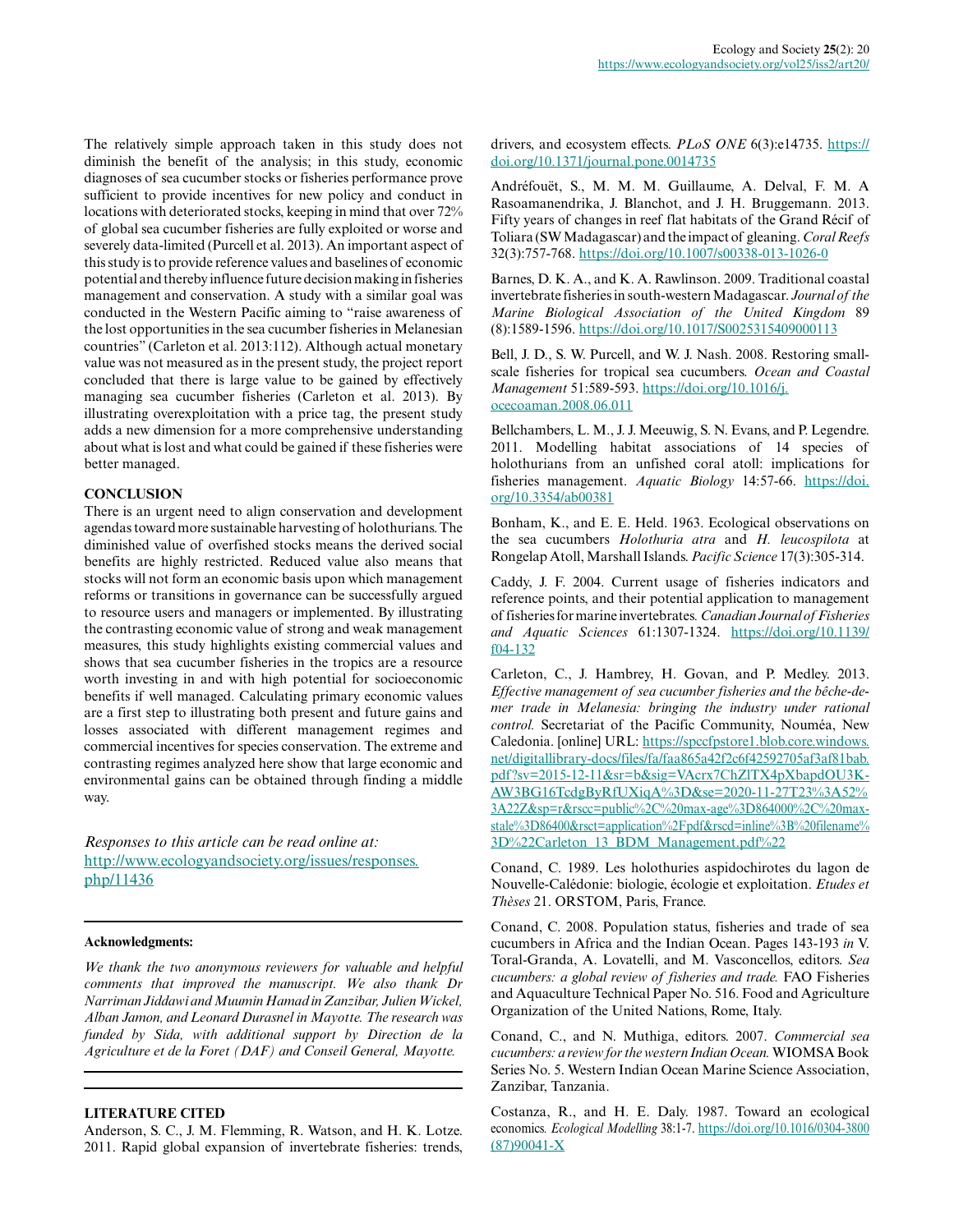Rolland R., V. Boullet, J.-P. Quod. 2005. *Contribution à la mise en oeuvre de l'inventaire ZNIEFF à Mayotte - Biodiversité et evaluation patrimoniale.* Direction de l'Agriculture et de la Forêt (DAF) and Conservatoire Botanique National (CBN) Mascarin. [online] URL: [http://docplayer.fr/20960093-Mayotte-biodiversite](http://docplayer.fr/20960093-Mayotte-biodiversite-et-evaluation-patrimoniale.html)[et-evaluation-patrimoniale.html](http://docplayer.fr/20960093-Mayotte-biodiversite-et-evaluation-patrimoniale.html)

Daw, T. M., C. Hicks, K. Brown, T. Chaigneau, F. Januchowski-Hartley, W. Cheung, S. Rosendo, B. Crona, S. Coulthard, C. Sandbrook, C. Perry, S. Bandeira, N. A. Muthiga, B. Schulte-Herbrüggen, J. Bosire, and T. R. McClanahan. 2016. Elasticity in ecosystem services: exploring the variable relationship between ecosystems and human well-being. *Ecology and Society* 21(2):11. <https://doi.org/10.5751/ES-08173-210211>

Eriksson, H. 2012. *Managing sea cucumber fisheries and aquaculture. Studies of social-ecological systems in the Western Indian Ocean.* Dissertation. Department of Systems Ecology, Stockholm University, Stockholm, Sweden. ISBN 978-91-7447-515-9.

Eriksson, H., and M. Byrne. 2015. The sea cucumber fishery in Australia's Great Barrier Reef Marine Park follows global patterns of serial exploitation. *Fish and Fisheries* 16:329-341. <https://doi.org/10.1111/faf.12059>

Eriksson, H., M. Byrne, and M. de la Torre-Castro. 2012*b.* Sea cucumber (Aspidochirotida) community, distribution and habitat utilization on the reefs of Mayotte, Western Indian Ocean. *Marine Ecology Progress Series* 452:159-170. [https://doi.org/10.3354/](https://doi.org/10.3354/meps09665) [meps09665](https://doi.org/10.3354/meps09665)

Eriksson, H., M. de la Torre-Castro, J. Eklöf, and N. Jiddawi. 2010. Resource degradation of the sea cucumber fishery in Zanzibar, Tanzania: a need for management reform. *Aquatic Living Resources* 23:387-398. <https://doi.org/10.1051/alr/2011002>

Eriksson, H., M. de la Torre-Castro, and P. Olsson. 2012*a.* Mobility, expansion and management of a multi-species scuba diving fishery in East Africa. *PLoS ONE* 7(4):e35504. [https://doi.](https://doi.org/10.1371/journal.pone.0035504) [org/10.1371/journal.pone.0035504](https://doi.org/10.1371/journal.pone.0035504) 

Eriksson, H., M. de la Torre-Castro, S. W. Purcell, and P. Olsson. 2015. Lessons for resource conservation from two contrasting small-scale fisheries. *Ambio* 44:204-213. [https://doi.org/10.1007/](https://doi.org/10.1007/s13280-014-0552-5) [s13280-014-0552-5](https://doi.org/10.1007/s13280-014-0552-5) 

Eriksson, H., G. Robinson, M. J. Slater, and M. Troell. 2012*c.* Sea cucumber aquaculture in the Western Indian Ocean: challenges for sustainable livelihood and stock improvement. *Ambio* 41:109-121.<https://doi.org/10.1007/s13280-011-0195-8>

Food and Agriculture Organization of the United Nations (FAO). 2013. *Report on the FAO Workshop on sea cucumber fisheries: an ecosystem approach to management in the Indian Ocean (SCEAM Indian Ocean), Mazizini, Zanzibar, the United Republic of Tanzania, 12-16 November 2012.* FAO Fisheries and Aquaculture Report No. 1038. FAO, Rome, Italy.

Food and Agriculture Organization of the United Nations (FAO). 2018. The state of world fisheries and aquaculture 2018 - meeting the sustainable development goals. FAO, Rome, Italy.

Friedman, K., H. Eriksson, E. Tardy, and K. Pakoa. 2011. Management of sea cucumber stocks: patterns of vulnerability and recovery of sea cucumber stocks impacted by fishing. *Fish and Fisheries* 12:75-93. [https://doi.org/10.1111/j.1467-2979.2010.00384.](https://doi.org/10.1111/j.1467-2979.2010.00384.x) [x](https://doi.org/10.1111/j.1467-2979.2010.00384.x) 

Friedman, K., S. Purcell, J. Bell, and C. Hair. 2008. *Sea cucumber fisheries: a manager's toolbox.* ACIAR Monograph No. 135. Australian Centre for International Agricultural Research, Canberra, Australia.

Fröcklin, S., M. de la Torre-Castro, E. Håkansson, A. Carlsson, M. Magnusson, and N. S. Jiddawi. 2014. Towards improved management of tropical invertebrate fisheries: including time series and gender. *PLoS ONE* (9)3:e91161. [https://doi.](https://doi.org/10.1371/journal.pone.0091161) [org/10.1371/journal.pone.0091161](https://doi.org/10.1371/journal.pone.0091161) 

Garcia, S. M., E. H. Allison, N. J. Andrew, C. Béné, G. Bianchi, G. J. de Graaf, D. Kalikoski, R. Mahon, and J. M. Orensanz. 2008. *Towards integrated assessment and advice in small-scale fisheries: principles and processes.* FAO Fisheries and Aquaculture Technical Paper No. 515. Food and Agriculture Organization of the United Nations, Rome, Italy.

Gonzáles-Flores, M., B. E. Bravo-Ureta, D. Solís, and P. Winters. 2014. The impact of high value markets on smallholder productivity in the Ecuadorian Sierra: a stochastic frontier approach correcting for selectivity bias. *Food Policy* 44:237-247. <https://doi.org/10.1016/j.foodpol.2013.09.014>

Hicks, C. C., and J. E. Cinner. 2014. Social, institutional, and knowledge mechanisms mediate diverse ecosystem service benefits from coral reefs. *Proceedings of the National Academy of Science* 111(50):17791-17796. <https://doi.org/10.1073/pnas.1413473111>

Jamieson, G. S. 1993. Marine invertebrate conservation: evaluation of fisheries over-exploitation concerns. *American Zoologist* 33:551-567.<https://doi.org/10.1093/icb/33.6.551>

Jontila, J. B. S., H. M. Monteclaro, G. F. Quinitio, S. M. Santander-de Leon, and J. P. Altamirano. 2018. Status of sea cucumber fishery and populations across sites with different levels of management in Palawan, Philippines. *Ocean & Coastal Management* 165:225-234. [https://doi.org/10.1016/j.](https://doi.org/10.1016/j.ocecoaman.2018.08.025) [ocecoaman.2018.08.025](https://doi.org/10.1016/j.ocecoaman.2018.08.025) 

Kallis, G., E. Gómez-Baggethun, and C. Zografos. 2013. To value or not to value? That is not the question. *Ecological Economics* 94:97-105. <https://doi.org/10.1016/j.ecolecon.2013.07.002>

Kerr, A. M., E. M. Stoffel, and R. L. Yoon. 1993. Abundance distribution of holothuroids (Echinodermata: Holothuroidea) on a windward and leeward fringing coral reef, Guam, Mariana Islands. *Bulletin of Marine Science* 52(2):780-791.

Lee, J., M. Byrne, and S. Uthicke. 2008. The influence of population density on fission and growth of *Holothuria atra* in natural mesocosms. *Journal of Experimental Marine Biology and Ecology* 365:126-135.<https://doi.org/10.1016/j.jembe.2008.08.003>

Léopold, M., N. Cornuet, S. Andréfouët, Z. Moenteapo, C. Duvauchelle, J. Raubani, J. Ham, and P. Dumas. 2013. Comanaging small-scale sea cucumber fisheries in New Caledonia and Vanuatu using stock biomass estimates to set spatial catch quotas. *Environmental Conservation* 40(4):367-379. <https://doi.org/10.1017/S037689291300009X>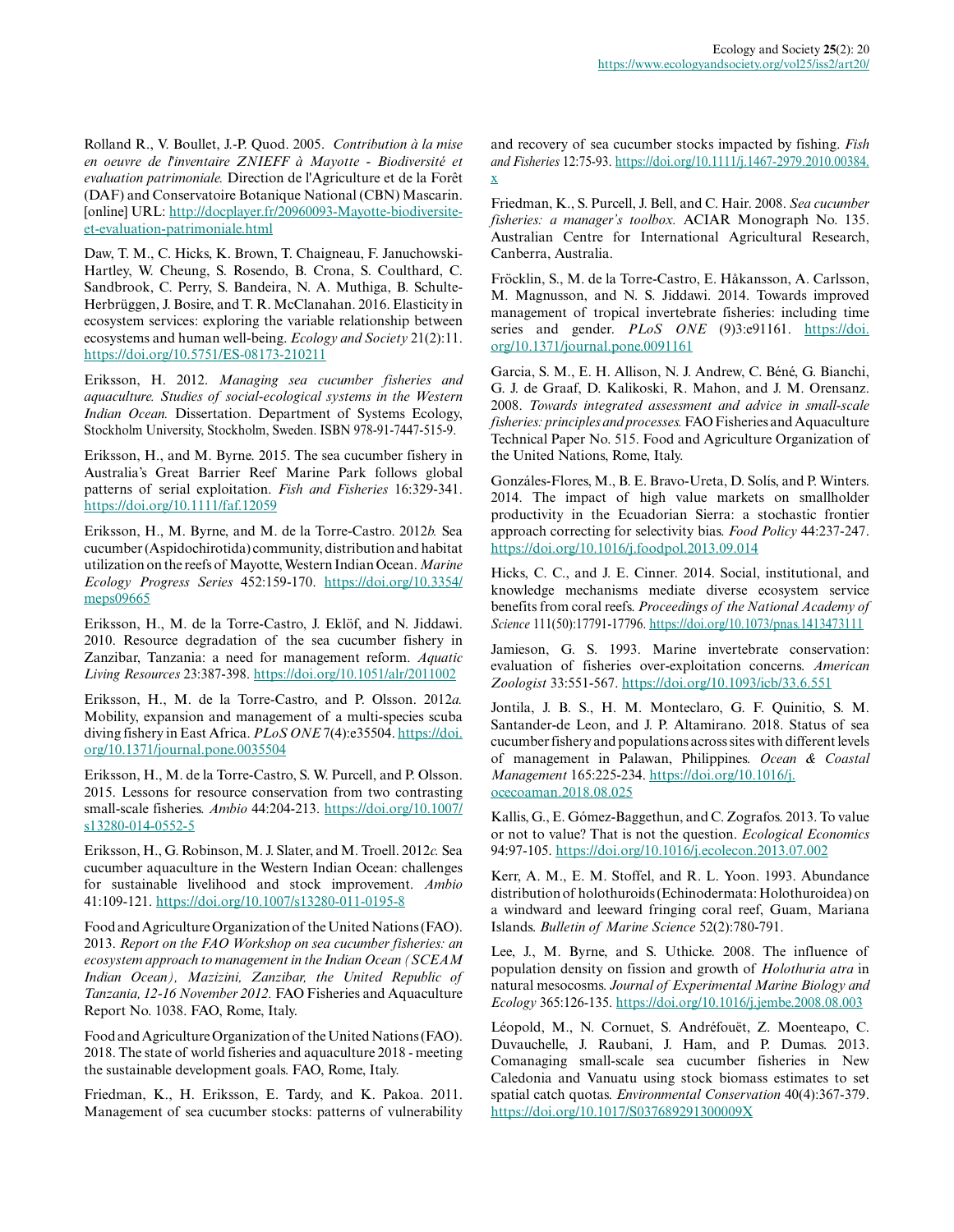Lugomela, C., T. J. Lyimo, I. Bryceson, A. K. Semesi, and B. Bergman. 2002. *Trichodesmium* in coastal waters of Tanzania: diversity, seasonality, nitrogen and carbon fixation. *Hydrobiologia* 477:1-13.<https://doi.org/10.1023/A:1021017125376>

Marshall, N. T., S. A. H. Milledge, and P. S. Afonse. 2001. *Trade review: stormy seas for marine invertebrates: trade in sea cucumbers, seashells and lobsters in Kenya, Tanzania and Mozambique.* TRAFFIC East, Southern Africa.

Massin, C., R. Rasolofonirina, C. Conand, and Y. Samyn. 1999. A new species of *Bohadschia* (Echinodermata, Holothuroidea) from the Western Indian Ocean with a redescription of *Bohadschia subrubra* (Quoy & Gaimard, 1833). *Bulletin de l'Institut Royal des Sciences Naturelles de Belgique, Biologie* 69:151-160.

Mgaya, Y., and T. Mmbaga. 2007. Sea cucumbers in Tanzania. Pages 51-56 *in* C. Conand, and N. Muthiga, editors. *Commercial sea cucumbers: a review for the Western Indian Ocean.* WIOMSA Book Series No. 5. Western Indian Ocean Marine Science Association, Zanzibar, Tanzania.

Mills, D. J., L. Westlund, G. de Graaf, Y. Kura, R. Willman, and K. Kelleher. 2011. Under-reported and undervalued: small-scale fisheries in the developing world. Pages 1-15 *in* R. S. Pomeroy and N. L. Andrew, editors. *Small-scale fisheries management: frameworks and approaches for the developing world*. CABI, Wallingford, UK. <https://doi.org/10.1079/9781845936075.0001>

Neubauer, P., O. P. Jensen, J. A. Hutchings, and J. K. Baum. 2013. Resilience and recovery of overexploited marine populations. *Science* 340:347-249.<https://doi.org/10.1126/science.1230441>

Nordlund, L., J. Erlandsson, M. de la Torre-Castro, and N. Jiddawi. 2010. Changes in an East African social-ecological seagrass system: invertebrate harvesting affecting species composition and local livelihood. *Aquatic Living Resources* 23 (4):399-416. <https://doi.org/10.1051/alr/2011006>

Ochiewo, J., M. de la Torre-Castro, C. Muthama, F. Munyi, and J. M. Nthuta. 2010. Socio-economic features of sea cucumber fisheries in southern coast of Kenya. *Ocean & Coastal Management* 53(4):192-202. [https://doi.org/10.1016/j.](https://doi.org/10.1016/j.ocecoaman.2010.01.010) [ocecoaman.2010.01.010](https://doi.org/10.1016/j.ocecoaman.2010.01.010) 

Perry, I. R., C. J. Walters, and J. A. Boutillier. 1999. A framework for providing scientific advice for the management of new and developing invertebrate fisheries. *Reviews in Fish Biology and Fisheries* 9:125-150. <https://doi.org/10.1023/A:1008946522213>

Pitcher, T. J., and W. W. L. Cheung. 2013. Fisheries: hope or despair? *Marine Pollution Bulletin* 74:506-516. [https://doi.](https://doi.org/10.1016/j.marpolbul.2013.05.045) [org/10.1016/j.marpolbul.2013.05.045](https://doi.org/10.1016/j.marpolbul.2013.05.045) 

Prefecture de Mayotte 2004. *Portant interdiction de l'exploitation des holothuries sur le territoire de la Collectivité Départemental de Mayotte.* Arrete No. 32 SG/DAF 12004. Direction de l'Agriculture et de la Fôret, Mayotte.

Purcell, S. W. 2014. Value, market preferences and trade of bechede-mer from Pacific Island sea cucumbers. *PLoS ONE* 9(4): e95075.<https://doi.org/10.1371/journal.pone.0095075>

Purcell, S. W., H. Gossuin, and N. N. Agudo. 2009. *Status and management of the sea cucumber fishery of la Grande Terre, New*

*Caledonia.* Programme ZoNéCo. WorldFish Center Studies and Reviews No. 1901. The WorldFish Center, Penang, Malaysia.

Purcell, S. W., A. Mercier, C. Conand, J.-F. Hamel, V. M. Toral-Granda, A. Lovatelli, and S. Uthicke. 2013. Sea cucumber fisheries: global analysis of stocks, management measures and drivers of overfishing. *Fish and Fisheries* 14:34-59. [https://doi.](https://doi.org/10.1111/j.1467-2979.2011.00443.x) [org/10.1111/j.1467-2979.2011.00443.x](https://doi.org/10.1111/j.1467-2979.2011.00443.x)

Purcell, S. W., B. A. Polidoro, J.-F. Hamel, R. U. Gamboa, and A. Mercier. 2014. The cost of being valuable: predictors of extinction risk in marine invertebrates exploited as luxury seafood. Proceedings of the Royal Society B281:20133296. [https://](https://doi.org/10.1098/rspb.2013.3296) [doi.org/10.1098/rspb.2013.3296](https://doi.org/10.1098/rspb.2013.3296)

Purcell, S. W., Y. Samyn, and C. Conand. 2012. *Commercially important sea cucumbers of the world.* FAO Species Catalogue for Fishery Purposes No. 6. Food and Agriculture Organization of the United Nations, Rome, Italy..

Samyn, Y., and I. Tallon. 2005. Zoogeography of the shallowwater holothuroids of the western Indian Ocean. *Journal of Biogeography* 32:1523-1538. [https://doi.org/10.1111/](https://doi.org/10.1111/j.1365-2699.2005.01295.x) [j.1365-2699.2005.01295.x](https://doi.org/10.1111/j.1365-2699.2005.01295.x)

Shepherd, S. A., P. Martinez, M. V. Toral-Granda, and G. J. Edgar. 2004. The Galápagos sea cucumber fishery: management improves as stocks decline. *Environmental Conservation* 31 (2):102-110. <https://doi.org/10.1017/S0376892903001188>

Slater, M. J., Y. D. Mgaya, A. C. Mill, S. P. Rushton, and S. M. Stead. 2013. Effect of social and economic drivers on choosing aquaculture as a coastal livelihood*. Ocean & Coastal Management* 73:22-30.<https://doi.org/10.1016/j.ocecoaman.2012.12.002>

Teh, L. S. L., L. C. L. Teh, and U. R. Sumaila. 2013. A global estimate of the number of coral reef fishers. *PLoS ONE* 8(6): e65397.<https://doi.org/10.1371/journal.pone.0065397>

Toral-Granda, V., A. Lovatelli, M. Vasconcellos, C. Conand, J. F. Hamel, A. Mercier, S. W. Purcell, and S. Uthicke. 2008. Sea cucumbers: a global review on fishery and trade. *SPC Beche-de-Mer Information Bulletin* 28:4-6.

Uthicke, S. 2001. Influence of asexual reproduction on the structure and dynamics of Holothuria (Halodeima) atra and *Stichopus chloronotus* populations of the Great Barrier Reef. *Marine & Freshwater Research* 52:205-215. [https://doi.](https://doi.org/10.1071/MF00064) [org/10.1071/MF00064](https://doi.org/10.1071/MF00064) 

Uthicke, S., and J. A. H. Benzie. 2001. Effect of bêche-de-mer fishing on densities and size structure of *Holothuria nobilis* (Echinodermata: Holothuroidea) populations on the Great Barrier Reef. *Coral Reefs* 19(3):271-276. [https://doi.org/10.1007/](https://doi.org/10.1007/s003380000118) [s003380000118](https://doi.org/10.1007/s003380000118)

Uthicke, S., and C. Conand. 2005. Local examples of beche-demer overfishing: an initial summary and request for information. *SPC Beche-de-mer information Bulletin* 21:9-14.

Uthicke, S., D. Welch, and J. A. H. Benzie. 2004. Slow growth and lack of recovery in overfished Holothurians on the Great Barrier Reef: evidence from DNA fingerprints and repeated large-scale surveys. *Conservation Biology* 18(5):1395-1404. [https://doi.](https://doi.org/10.1111/j.1523-1739.2004.00309.x) [org/10.1111/j.1523-1739.2004.00309.x](https://doi.org/10.1111/j.1523-1739.2004.00309.x)